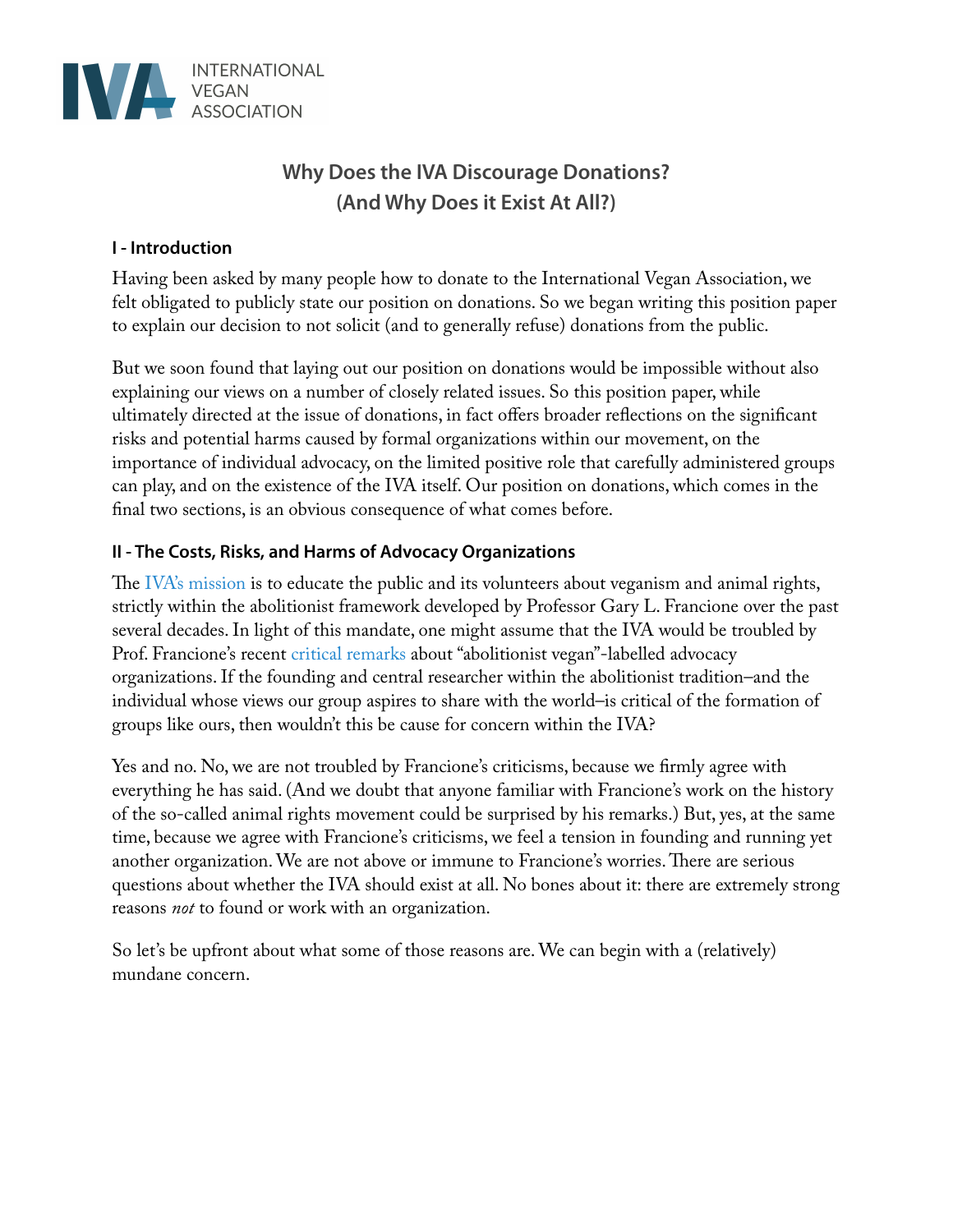First, consider that building and maintaining a group generally involves a considerable administrative effort that is not, itself, an act of advocacy or education. For example, depending on the size and scope of the group, running an organization can involve administrative meetings and keeping minutes, preparing articles of incorporation, applying for charitable status, drafting the policies and procedures for the organization, fling tax returns, writing and distributing newsletters, maintaining social media accounts, ensuring the ongoing compliance of the organization with all local, state, and federal laws, and a whole lot more. And not one of these things, in itself, has much to do with abolitionist advocacy. All of the time spent on these activities could instead be dedicated to educational work, rather than group administration.

It is tempting to look at these practical concerns and think "Well, sure, it takes a bit of work, but we'll get *so much more done* once we're operating as a group." But within the context of abolitionist advocacy, it is unclear why this would generally be true. As Francione has argued for years, and as we have agreed in our recent [position papers,](http://www.internationalvegan.org/resources/position-papers/) the cornerstone of abolitionist advocacy requires no infrastructure at all–it requires only a willingness to read, think, and then head out into the world and talk to others about veganism and animal use. It is uncommon that individuals working as a formal group are able to accomplish so much under the banner of an organization that they offset the administrative and practical burdens of group-running.

This is a serious problem, but it is only the tip of the iceberg. Organizing and maintaining an advocacy organization is not only inefficient, but often downright harmful.

There are more and less nefarious ways in which organization-running can cause harm to the abolitionist movement. On the less-nefarious end of the spectrum, groups can be injurious to the movement simply because they add more "noise" and distraction to an already furiously crowded space. The animal-protection space is filled with seemingly uncountably many names and acronyms: Farm Sanctuary, Wayne Pacelle, PeTA, Friends of Animals, Karen Davis, Vegan Outreach, Mercy for Animals, HSUS, Ingrid Newkirk, TAVS, COK, Gene Bauer, the Vegan Society, United Poultry Concerns, and so on, and so on, and so on. There are too many animalprotection entities to list.

Within this environment, Francione's abolitionism aims to provide a crucial alternative which both diagnoses the failures of the animal movement and offers a new way forward. It is difficult enough to cut through the cacophony of the animal-protection industry to introduce people to Francione's work and to the concept of abolitionism. Adding yet another group name or acronym and a list of further so-called "leaders" and "directors" only makes things harder. Everything else being equal, a new group is just another distraction. What we need is not more groups, it's more individuals communicating the abolitionist position to their friends, family, and the public.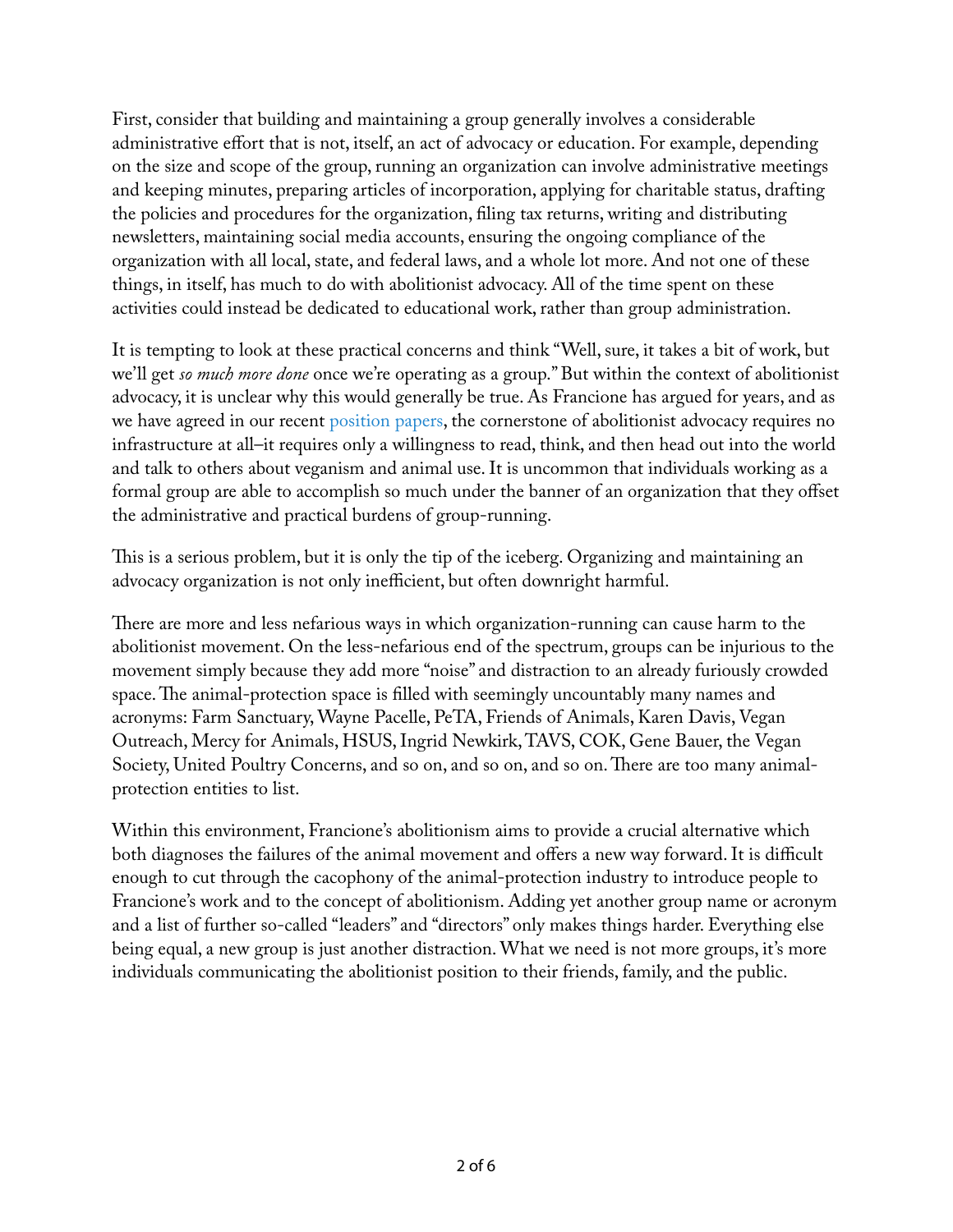On the more-nefarious end of the spectrum, groups can harm the movement not only because they add more noise, but because they actively corrupt and distort movement ideals. In some cases, this corruption and distortion is caused by ignorance and inexperience; in other cases, it is caused by organizational self-preservation, careerism, and other forms of self-interest. It's worth briefy focusing on one path to corruption and distortion that has been particularly prevalent within the [history of the animal protection movement.](http://www.temple.edu/tempress/titles/1299_reg.html)

Many (perhaps most) animal organizations are formed for "the sake of the animals." But, over time, a group generally begins to run as if it exists, at least in part, for its own sake. As a group gets older and increases in size and scope, as it engages in branding and organizational promotion, as its directors attempt to stand out within a crowded movement, as the organization takes on interns or salaried employees, as the group's leaders begin to see their own identities as bound up with the success of the group, as the organization networks and collaborates with other groups, and as it works to attract and please donors, the group will naturally begin to focus more of its attention on the sustenance of the group itself.

The problem in all of this is that the goal of *sustaining the group* is generally in tension with the goal of *doing good work*. In a perfect world, doing good work would be enough to ensure an organization's survival, and maintaining a group would ensure that more good work is accomplished. But this way of thinking isn't just idealistic, it's dangerously fantastical. The reality is that organization-oriented activities like branding, hiring and paying employees, networking, promoting leaders' public profles, and fundraising are rarely connected to doing good work at all.

Suppose that an organization wants to promote the profle of its "Executive Director," or wants to raise money for a salaried employee or campaign, or wants to stand out amongst the crowd and justify its existence. In any case, what's required is not just good work, but *differentiation*. For a leader to be taken seriously, or for donors to pay attention, or for the movement to care about this group, there has to be something *different* and *noteworthy* about what the group is doing. In this environment, a group's mandate and behavior is likely to be directed by what is *good for the group* rather than what is *good for the movement*.

This pressure toward differentiation is responsible for a great deal of the corruption and distortion within the history of the animal protection movement. Some groups embrace singleissue campaigns that allow for quick "victories" (and payoffs). Some organizations engage in selfaggrandizing branding work that has no educational value. Some groups duplicitously distance themselves from their ideological roots in order to appear as though they are making novel contributions. The animal protection movement is a decades-long tragedy detailing the boundlessness of corruption. While this tragedy has been unfolding, it has become clear that groups are not the key to abolitionism's success. All that abolitionism needs to succeed is a groundswell of passionate, individual educators who are willing to speak to others about veganism and animal rights.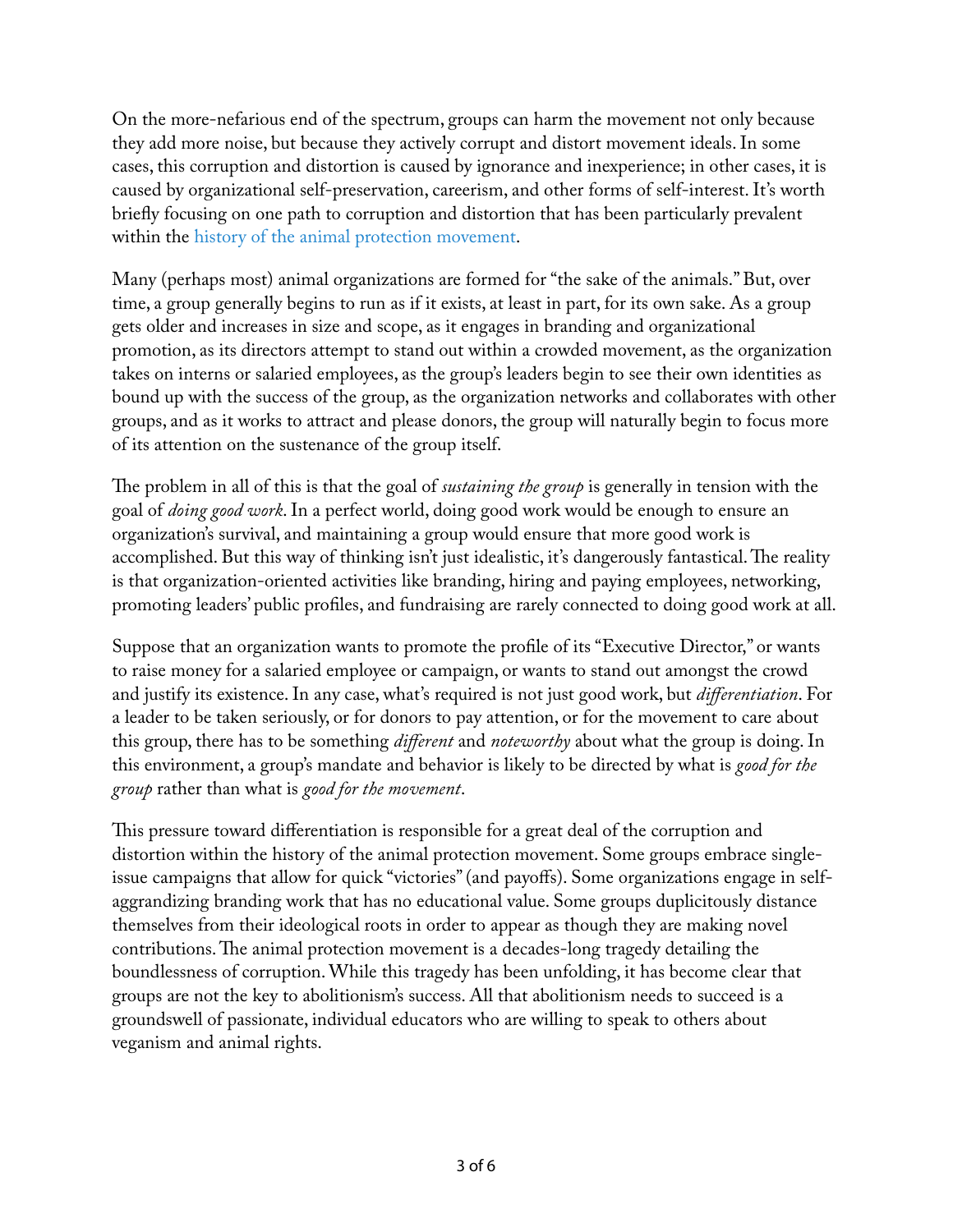# **III - So Why Does the IVA Exist At All?**

In light of all of the above, why on earth would anyone start a group? Why does the IVA exist at all?

The IVA was created with a highly specific purpose in mind: to help educate the public about veganism and animal rights by distributing high-quality abolitionist educational resources: pamphlets, reading group materials for regional activists, advocacy practice group "kits," position papers on challenging topics, and more. Although we frmly believe that every crucial element of the abolitionist approach is found within Gary Francione's work, we also believe that there is some work to be done in building educational resources that complement Francione's research. We could not reasonably expect a single person (Francione) to build all of the resources to be used within a worldwide grassroots movement. The IVA is intended to offer modest help in that regard.

Tis does not yet explain why the IVA exists. You should wonder: "Why have the IVA's volunteers not simply worked as independent advocates to build and distribute these educational resources? Why incorporate as a formal organization?"

The answer is a bit boring: although our work requires very little money, it does require some. Our highest expenses (by far) come from printing and shipping our pamphlets across the world. Beyond those signifcant expenses, our costs are limited to basics: web hosting fees, supplies for tabling and running meetings, and other relatively insignifcant items. Our work is funded by a very small number of private donors, and it is important to these donors that their contributions are tax-deductible. For that reason, the IVA exists as a formal charitable organization, rather than an informal affiliation of individual abolitionist advocates. We formed the IVA reluctantly upon identifying a helpful role that we could play and the fnancial realities of playing that role, rather than because we were interested in forming a group.

This is a decent story, but it does not show that the IVA is avoiding any of the concerns raised in the previous section. It is likely that many problematic organizations have come from innocent beginnings. So, in the next section, we will explain some of the steps that the IVA is taking to try to ensure its continued integrity and to avoid corrupting or distorting the ideals of abolitionist advocacy.

## **IV - Maintaining Our Integrity**

Here are a few of the guiding commitments that we have made in order to help us avoid the problems outlined in Section II.

1. *We will not promote our organizers or volunteers*. Although the IVA is not seeking to hide its leaders and advocates, we are aiming to focus on our work rather than our names. Our goal is to provide abolitionist educational resources, not to carve out a role for ourselves within the movement.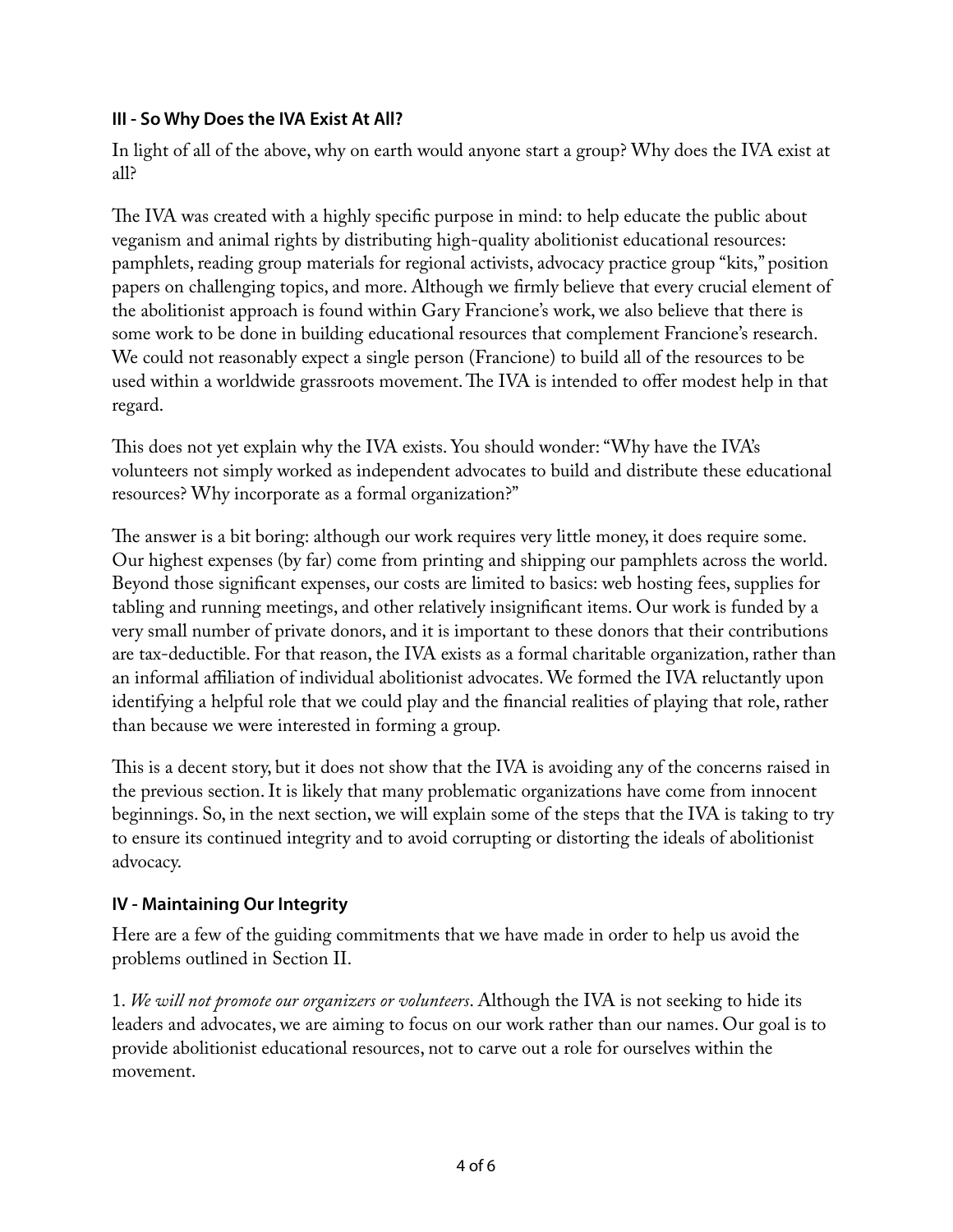2. We will not have employees. At no point will the IVA employ anyone in any capacity. The IVA is not a place for animal advocates to make money, and it never will be.

3. *We will avoid branding-focused initiatives*. It is sometimes helpful to have a simple banner or sign at a table or event to help ensure that one's work is perceived as legitimate or professional. But beyond creating these minimal implements, we actively avoid brand-focused initiatives. We will not produce IVA-branded shirts, buttons, mugs, stickers, or other materials that are intended only to spread our brand. We consider it highly ethically questionable for groups to use their resources to create and distribute these pointless materials.

4. *We will avoid non-organic organizational growth*. In addition to the online and distribution work of our organizers, we currently have a regional chapter in Boston. This is because one of the IVA's founding organizers lives in Boston. As two other IVA organizers live in Toronto, we may soon have an IVA chapter in Toronto. In the future, it is possible that other IVA chapters will appear if and when we have IVA organizers living in other cities. But at no point will we pursue growth as an end in itself. We would be content to never form another chapter. Our focus is on providing educational resources, and nothing more.

And now, fnally, we can speak to the issue of donations.

5. *We do not solicit public donations*. And, in fact, the truth is a bit stronger: although we are a 501(c)(3) (tax-exempt) charity, we *discourage* people from donating to us and we have *refused* all unsolicited donations to this point. Our reasons should now be obvious. We do not need or want more money than we are currently using with the support of our private donors, and we have no interest in working to attract and please potential donors. We are not looking to grow, or print branded items, or fund trips, or pay salaries. We would much rather your money go toward a well-run animal rescue organization or to fostering and adopting animals to care for at home. And we believe that you should be skeptical of any purportedly education-focused group that asks for your money.

Beneath each of these fve points is the underlying belief that our group's value is only instrumental: it is only good if it does good things. The IVA has no value in itself, and we will work vigorously to ensure that we are not treating our group as something to be maintained for its own sake. If we fnd that we can no longer do our work well under the auspices of the "International Vegan Association" name, then we are committed to disbanding the group immediately.